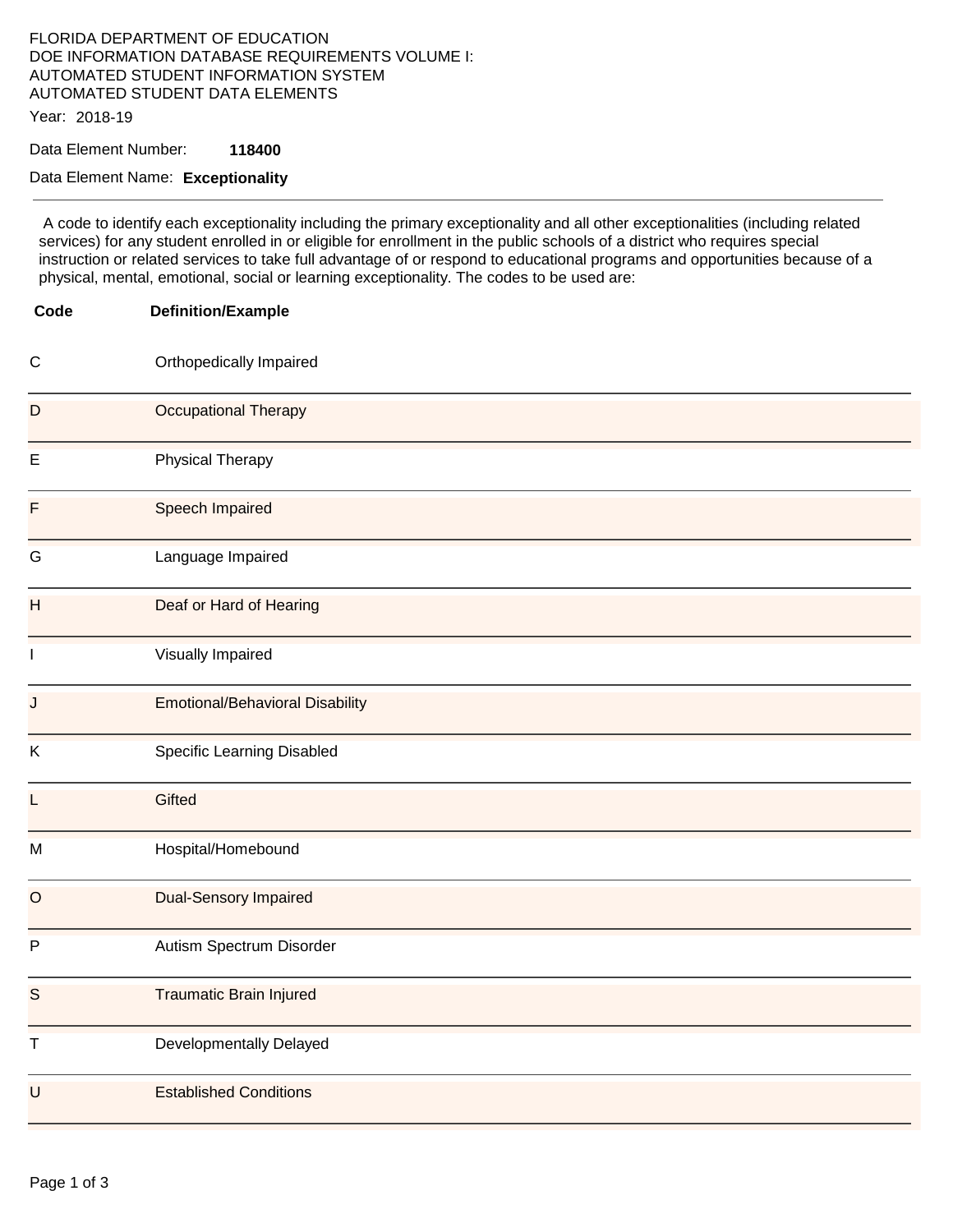## Data Element Number: **118400**

## Data Element Name: **Exceptionality**

**Length:** 1

| ٧ | Other Health Impaired          |
|---|--------------------------------|
| W | <b>Intellectual Disability</b> |
| Z | Not Applicable                 |

Historical Notes:

1995-96 Code R was collapsed into Code H 2007-08 Code Q was collapsed into Code J [s. 1003.01(3)(a), Florida Statutes] 2008-09 Codes A, B, and N were collapsed into Code W [s. 1003.01(3)(a), Florida Statutes]

| Data Type:                                                    | Alphabetic                                                     |                                                                                                                                                                                                                                                                                                                                                                                                                    |
|---------------------------------------------------------------|----------------------------------------------------------------|--------------------------------------------------------------------------------------------------------------------------------------------------------------------------------------------------------------------------------------------------------------------------------------------------------------------------------------------------------------------------------------------------------------------|
| Year Implemented:                                             | 9798                                                           |                                                                                                                                                                                                                                                                                                                                                                                                                    |
| <b>State Standard:</b>                                        | Yes                                                            |                                                                                                                                                                                                                                                                                                                                                                                                                    |
| Use Types:                                                    |                                                                |                                                                                                                                                                                                                                                                                                                                                                                                                    |
| State Reporting:                                              | No                                                             |                                                                                                                                                                                                                                                                                                                                                                                                                    |
| Local Accountability:                                         | Yes                                                            |                                                                                                                                                                                                                                                                                                                                                                                                                    |
| <b>FASTER:</b>                                                | Yes                                                            |                                                                                                                                                                                                                                                                                                                                                                                                                    |
| Migrant Tracking:                                             | <b>No</b>                                                      |                                                                                                                                                                                                                                                                                                                                                                                                                    |
| <b>Required Grades:</b>                                       | <b>PK-12</b>                                                   |                                                                                                                                                                                                                                                                                                                                                                                                                    |
| <b>Programs Required:</b><br><b>Formats Required:</b><br>None | <b>Exceptional Student Education</b>                           |                                                                                                                                                                                                                                                                                                                                                                                                                    |
| <b>Surveys Required:</b><br>None                              |                                                                |                                                                                                                                                                                                                                                                                                                                                                                                                    |
| <b>Appendixes:</b><br>None                                    |                                                                |                                                                                                                                                                                                                                                                                                                                                                                                                    |
| <b>Description of Changes:</b>                                |                                                                |                                                                                                                                                                                                                                                                                                                                                                                                                    |
| 7/1/2017<br>7/1/2016<br>10/18/2011                            | Definition<br>Definition<br>Codes                              | Replaced "child or youth" with 'student.'<br>Updated definition to include "related services."<br>This is not a revision, but a correction resulting from an error made<br>during the conversion process to the new data element format.<br>Code 'W' was omitted from the 2011-12 element that should have<br>carried forward from 2010-11. Thus, code 'W' is being added back<br>to the list of exceptionalities. |
| 8/4/2011<br>8/4/2011<br>8/4/2011                              | <b>Surveys Required</b><br><b>Formats Required</b><br>Use Type | Removed Exceptionality from all Surveys required.<br>Removed Exceptionality from all formats required.<br>Removed State Reporting from Use Type.                                                                                                                                                                                                                                                                   |